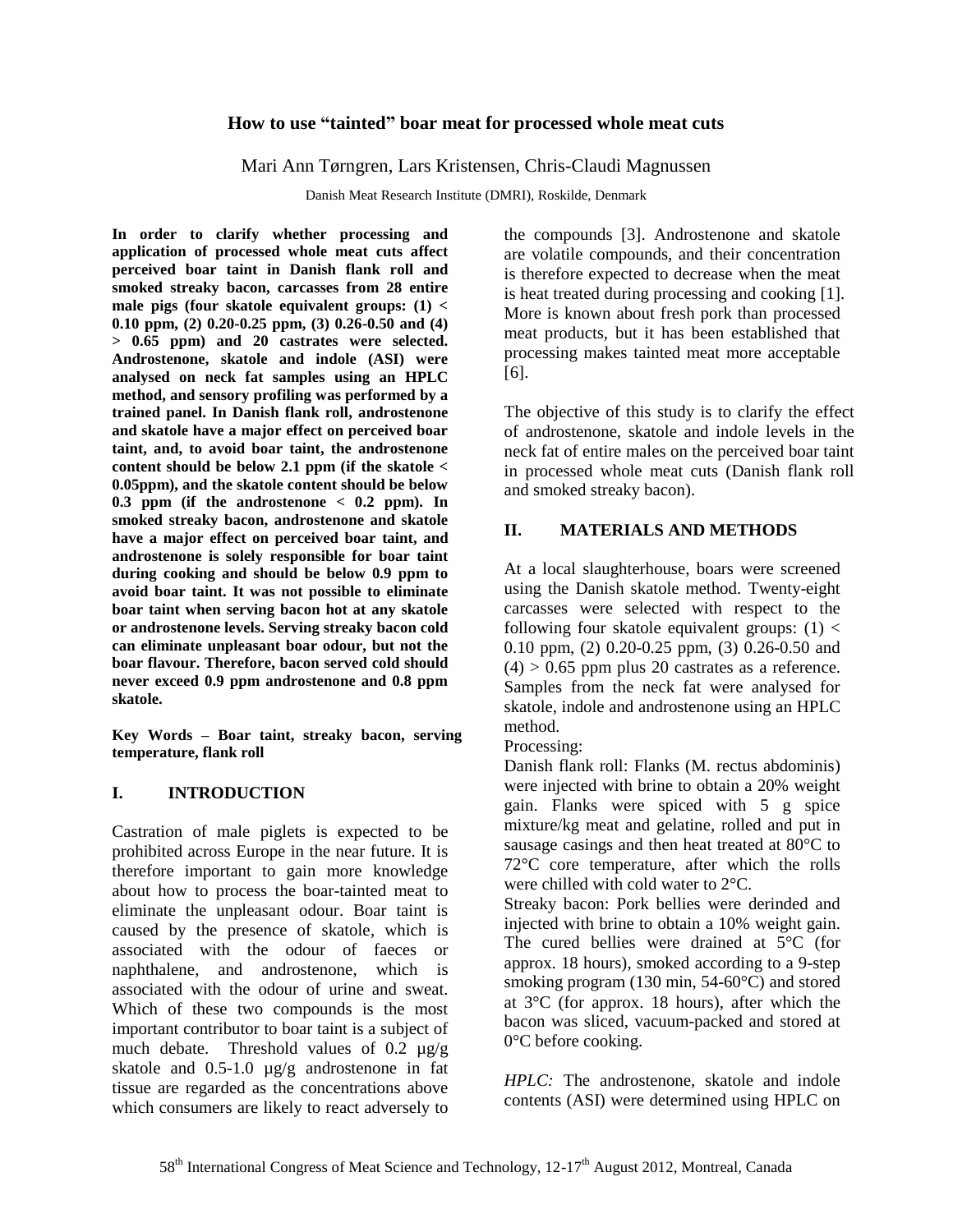neck fat samples, according to a modified Hansen-Møller method (1994). For the calculation, 0.11 ppm androstenone and 0.0165 ppm skatole and indole (=LOD+(LOQ-LOD/2)) were substituted for values below the limit of quantitation (LOQ).

*Sensory analysis*: The meat products were evaluated by a professional and trained sensory panel consisting of 8 assessors at the Danish Meat Research Institute (DMRI). All assessors had participated in training in accordance with ISO 8586-1, ASTA STP758 and [2]. Danish flank roll were cut into 2-mm thick slices, and tempered to room-temperature before serving. Whereas bacon were sliced into 2.5-mm thick slices, cooked in an oven (180°C, approx. 10 min) and served as hot samples immediately after cooking, or as cold samples after approx.. 30 minutes of cooling at 5°C.

All sensory attributes were evaluated on a 15 point unstructured scale anchored at the extremes  $(0 = low$  intensity and  $15 = high$ intensity). For Danish flank roll, the evaluated odour attributes were: intensity of spices, pepper, acid, urine, manure, pork, piggy. The evaluated flavour and taste attributes were: intensity of spices, pepper, salt, acid, urine, manure, pork, manure. The evaluated after-taste attributes were: intensity of urine, manure, burning. For bacon, the evaluated odour attributes were: intensity of fried pork, smoke, acid, urine, sweaty, chemical and pungent. The evaluated flavour and taste attributes were: intensity of fried pork, smoke, salt, urine, manure, chemical and sweaty.

*Modelling:* The average sensory scoring for the 8 assessors was calculated and merged with the chemical data (ASI content) of each pig. For the entire male pigs, two types of models for each sensory attribute were calculated using proc mixed in SAS [4]: (1) using androstenone, skatole and indole and the interactions between the three as independent variables and (2) using log10 of androstenone, skatole and indole and the interactions between the three as independent variables. Only significant independent variables ( $p < 0.05$ ) were included in the final models. The two models for each sensory attribute were compared using simple

correlation between true and predicted values, and the model with the highest correlation was chosen. The sensory evaluation of the castrates was used as a reference for "acceptable" values of each sensory attribute: if the sensory attribute was higher than *castrate mean + 2 x standard deviation,* then it was considered unacceptable. In this way, 97.5% of the castrate variation is considered acceptable.

### **III. RESULTS AND DISCUSSION**

*Boars & castrates*: Androstenone levels in the neck fat of entire males varied between 0.37 and 6.25 ppm, and skatole varied between 0.036 and 1.13 ppm. Androstenone levels in castrates were less than the level of quantification  $(LOO = 0.2)$ ppm), and skatole levels were less than 0.12 ppm  $(LOQ = 0.03$ ppm $)$  (Table 1).

Table 1. Androstenone, skatole, indole and carcass weight for entire males  $(n=28)$  and castrates  $(n=20)$ 

|                              |      | Androstenone<br>(ppm) | Skatole<br>(ppm) | Indole<br>(ppm) | Carcass<br>weight<br>(kg) |
|------------------------------|------|-----------------------|------------------|-----------------|---------------------------|
| Entire<br>males<br>Castrates | mean | 2.03                  | 0.27             | 0.12            | 82.6                      |
|                              | mın  | 0.37                  | 0.036            | 0.015           | 71.5                      |
|                              | max  | 6.3                   | 1.1              | 0.37            | 97.8                      |
|                              | mean | 0.1                   | 0,058            | 0.035           | 80.9                      |
|                              | mın  | 0.1                   | 0.032            | 0.015           | 78.2                      |
|                              | max  | 0.1                   | 0.12             | 0.083           | 84.0                      |

As shown in Figure 1, skatole and androstenone levels in the neck fat from entire males were only slightly correlated ( $r = 0.46$ ;  $p = 0.02$ )



Figure 1. Skatole and androstenone levels (ppm) in the 28 entire male pigs. *Danish flank roll:* In contrast to cooked hams [5], both androstenone and skatole have an effect on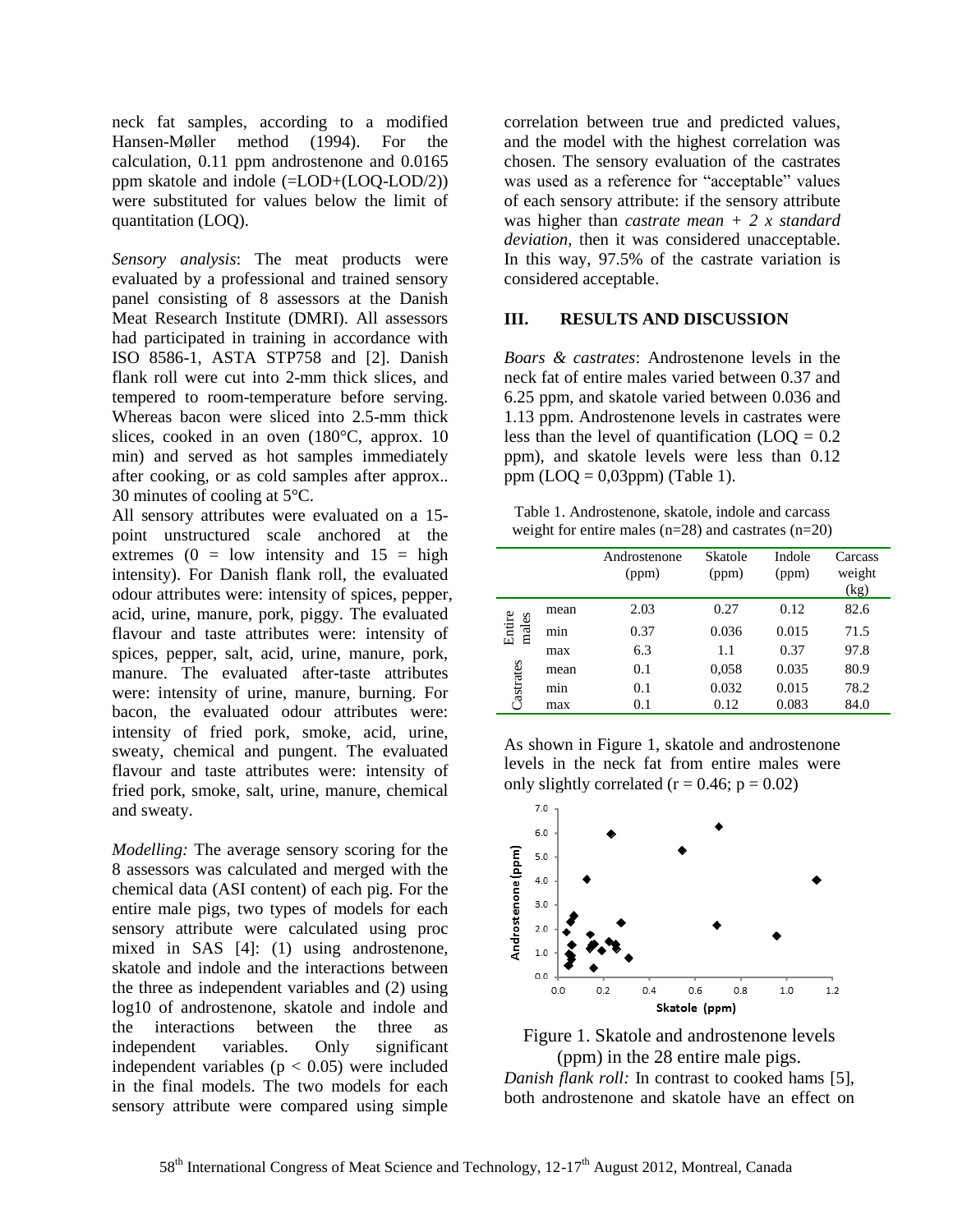perceived boar taint in Danish flank roll (not shown). When modelling the intensity of sensory attributes based on androstenone, skatole and indole levels in the neck fat, high determination coefficients  $(r^2)$  were obtained for manure aftertaste and manure flavour, urine flavour  $(r^2 = 0.91)$ .

Table 2. Model type, determination coefficient  $(r^2)$ and acceptance limit when predicting boar taint in Danish flank roll

| Sensory attribute | Model type    | Castrate upper limit |
|-------------------|---------------|----------------------|
|                   | Model $(r^2)$ | $mean + 2std)$       |
| Manure after-     | Non-linear    | 2.8                  |
| taste             | 0.91          |                      |
| Manure odour      | Linear        | 4.4                  |
|                   | 0.88          |                      |
| Manure flavour    | Linear        | 4.5                  |
|                   | 0.89          |                      |
| Urine after-taste | Linear        | 2.6                  |
|                   | 0.87          |                      |
| Urine odour       | Non-linear    | 3.4                  |
|                   | 0.82          |                      |
| Urine flavour     | Non-linear    | 4.3                  |
|                   | 0.87          |                      |

The sensory profiling showed that manure flavour is the most intense boar taint attribute in Danish flank roll, whereas urine and manure after-taste is the most critical attributes because of the low accept limit (table 2). When castrate acceptance limits are summarised for all boar taint-related sensory attributes, it is possible to use flanks from male pigs containing skatole and androstenone levels lower than the red line (Figure 2). Therefore, the androstenone content should be below 2.1 ppm (if the skatole  $< 0.05$ ) ppm), and skatole content should be below 0.3 ppm (if the androstenone  $< 0.2$  ppm).



**20. september 2011 /CCM**

Figure 2. Summarised androstenone and skatole limit (castrate  $+ 2$  std) for Danish flank roll.

*Smoked streaky bacon:* Both androstenone and skatole have an effect on perceived boar taint in cooked bacon (not shown).

| Table 3. Model, determination coefficient $(r^2)$ and |
|-------------------------------------------------------|
| acceptance limit when predicting boar taint in bacon. |

| Sensory        | Cooking   | Serving hot | Serving cold |  |
|----------------|-----------|-------------|--------------|--|
| attribute      | odour     | bacon       | bacon        |  |
| Manure flavour |           | Linear      | Linear       |  |
|                |           | 0.71        | 0.74         |  |
|                |           | (4.4)       | (6.3)        |  |
| Pungent odour  | Logarithm | Logarithm   | Linear       |  |
|                | 0.58      | 0.76        | 0.67         |  |
|                | (4.0)     | (5.6)       | (7.5)        |  |
| Sweaty odour   | Logarithm | Logarithm   | Logarithm    |  |
|                | 0.48      | 0.78        | 0.46         |  |
|                | (5.2)     | (6.2)       | (6.5)        |  |
| Sweaty flavour |           | Logarithm   | Linear       |  |
|                |           | 0.78        | 0.64         |  |
|                |           | (4.7)       | (5.8)        |  |
| Urine odour    | Logarithm | Logarithm   | Linear       |  |
|                | 0.50      | 0.78        | 0.54         |  |
|                | (4.0)     | (5.6)       | (7.5)        |  |
| Urine flavour  |           | Logarithm   | Linear       |  |
|                |           | 0.78        | 0.72         |  |
|                |           | (7.0)       | (9.9)        |  |
| Chemical odour | Constant  | Logarithm   | Linear       |  |
|                | 0.00      | 0.46        | 0.42         |  |
|                | (10.2)    | (7.1)       | (5.8)        |  |
| Chemical       |           | Logarithm   | Logarithm    |  |
| flavour        |           | 0.51        | 0.52         |  |
|                |           | (7.8)       | (7.4)        |  |

When modelling the sensory attributes based on androstenone, skatole and indole levels in the neck fat, lower determination coefficients  $(r^2)$ were obtained compared with the Danish flank roll. Nevertheless, attributes related to both skatole and androstenone (urine, manure and sweaty) had the highest determination coefficients among the descriptors (Table 3).



Figure 3. Summarised androstenone and skatole limit (castrate  $+ 2$  std) for odour during cooking.